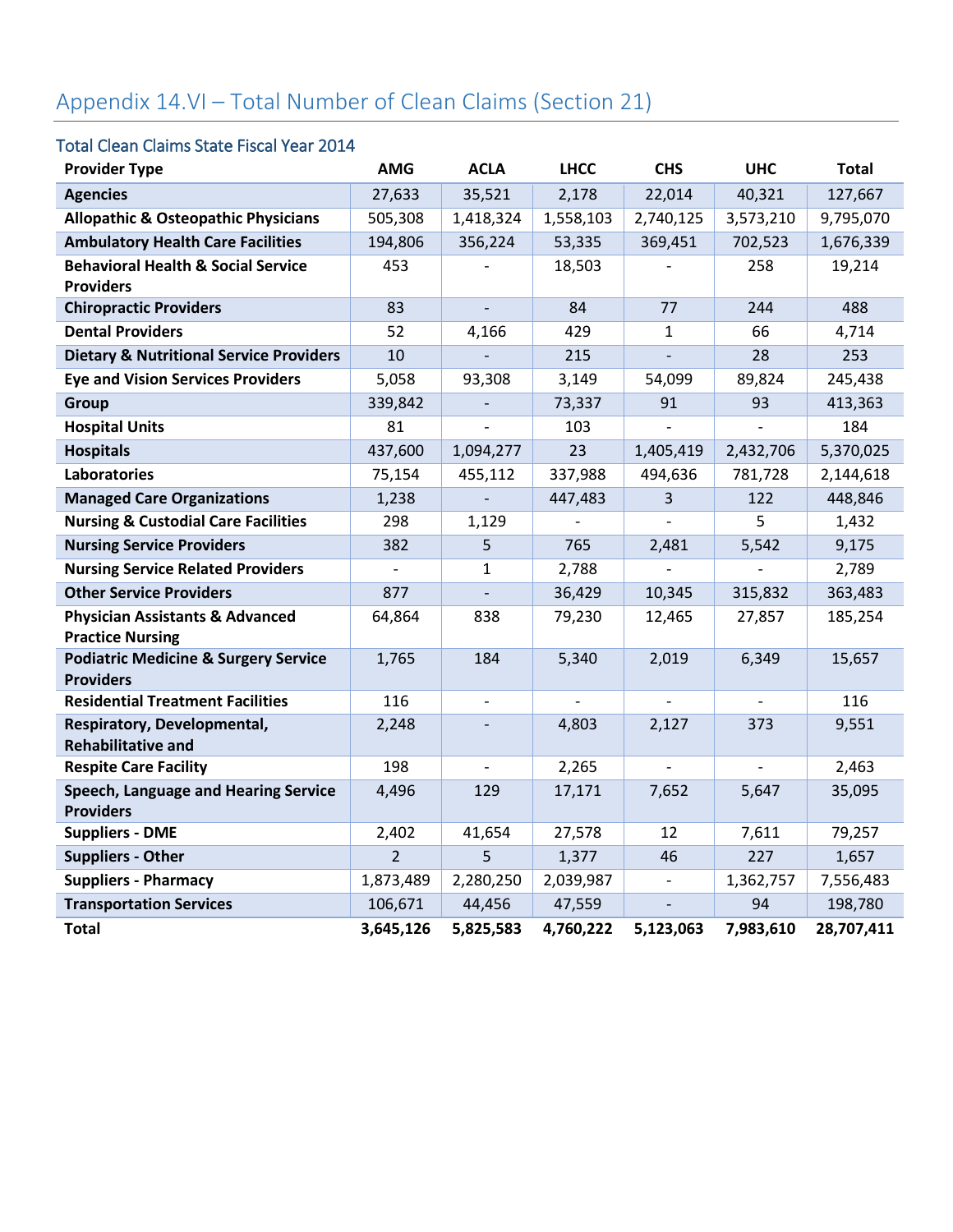### Percentage of Submitted Claims paid within 15 days State Fiscal Year 2014

| <b>Provider Type</b>                                        | <b>AMG</b> | <b>ACLA</b>    | <b>LHCC</b> | <b>CHS</b>               | <b>UHC</b> |
|-------------------------------------------------------------|------------|----------------|-------------|--------------------------|------------|
| <b>Agencies</b>                                             | 99.60%     | 83.93%         | 71.30%      | 97.69%                   | 97.41%     |
| <b>Allopathic &amp; Osteopathic Physicians</b>              | 99.11%     | 92.81%         | 97.10%      | 99.06%                   | 96.79%     |
| <b>Ambulatory Health Care Facilities</b>                    | 98.80%     | 93.47%         | 95.37%      | 99.13%                   | 94.40%     |
| <b>Behavioral Health &amp; Social Service Providers</b>     | 95.81%     |                | 93.29%      |                          | 89.92%     |
| <b>Chiropractic Providers</b>                               | 98.80%     |                | 88.10%      | 98.70%                   | 79.92%     |
| <b>Dental Providers</b>                                     | 94.23%     | 98.22%         | 96.74%      |                          | 84.85%     |
| <b>Dietary &amp; Nutritional Service Providers</b>          | 100.00%    |                | 98.60%      |                          | 96.43%     |
| <b>Eye and Vision Services Providers</b>                    | 99.39%     | 63.76%         | 92.35%      | 99.54%                   | 96.70%     |
| <b>Group</b>                                                | 99.49%     |                | 97.77%      | 95.60%                   | 89.25%     |
| <b>Hospital Units</b>                                       | 85.19%     |                | 60.19%      |                          |            |
| <b>Hospitals</b>                                            | 98.31%     | 94.29%         | 78.26%      | 98.39%                   | 97.06%     |
| <b>Laboratories</b>                                         | 99.57%     | 93.99%         | 95.27%      | 99.29%                   | 96.55%     |
| <b>Managed Care Organizations</b>                           | 100.00%    |                | 94.27%      | 100.00%                  | 85.25%     |
| <b>Nursing &amp; Custodial Care Facilities</b>              | 96.31%     | 96.99%         |             |                          | 100.00%    |
| <b>Nursing Service Providers</b>                            | 98.43%     | 60.00%         | 84.58%      | 99.07%                   | 96.88%     |
| <b>Nursing Service Related Providers</b>                    |            |                | 93.69%      |                          |            |
| <b>Other Service Providers</b>                              | 96.58%     |                | 95.55%      | 97.78%                   | 88.23%     |
| <b>Physician Assistants &amp; Advanced Practice Nursing</b> | 98.90%     | 87.23%         | 96.87%      | 99.19%                   | 97.75%     |
| <b>Podiatric Medicine &amp; Surgery Service Providers</b>   | 99.49%     | 91.30%         | 94.25%      | 98.07%                   | 93.92%     |
| <b>Residential Treatment Facilities</b>                     | 98.28%     |                |             |                          |            |
| Respiratory, Developmental, Rehabilitative and              | 98.40%     | $\blacksquare$ | 93.73%      | 99.81%                   | 81.23%     |
| <b>Respite Care Facility</b>                                | 96.46%     |                | 85.56%      |                          |            |
| Speech, Language and Hearing Service Providers              | 98.24%     |                | 84.93%      | 97.32%                   | 98.48%     |
| <b>Suppliers - DME</b>                                      | 99.60%     | 79.12%         | 88.75%      | 33.33%                   | 87.77%     |
| <b>Suppliers - Other</b>                                    | 100.00%    | 100.00%        | 81.70%      | 100.00%                  | 85.46%     |
| <b>Suppliers - Pharmacy</b>                                 | 99.81%     | 99.47%         | 99.95%      |                          | 100.00%    |
| <b>Transportation Services</b>                              | 94.84%     | 96.78%         | 97.03%      | $\overline{\phantom{a}}$ | 100.00%    |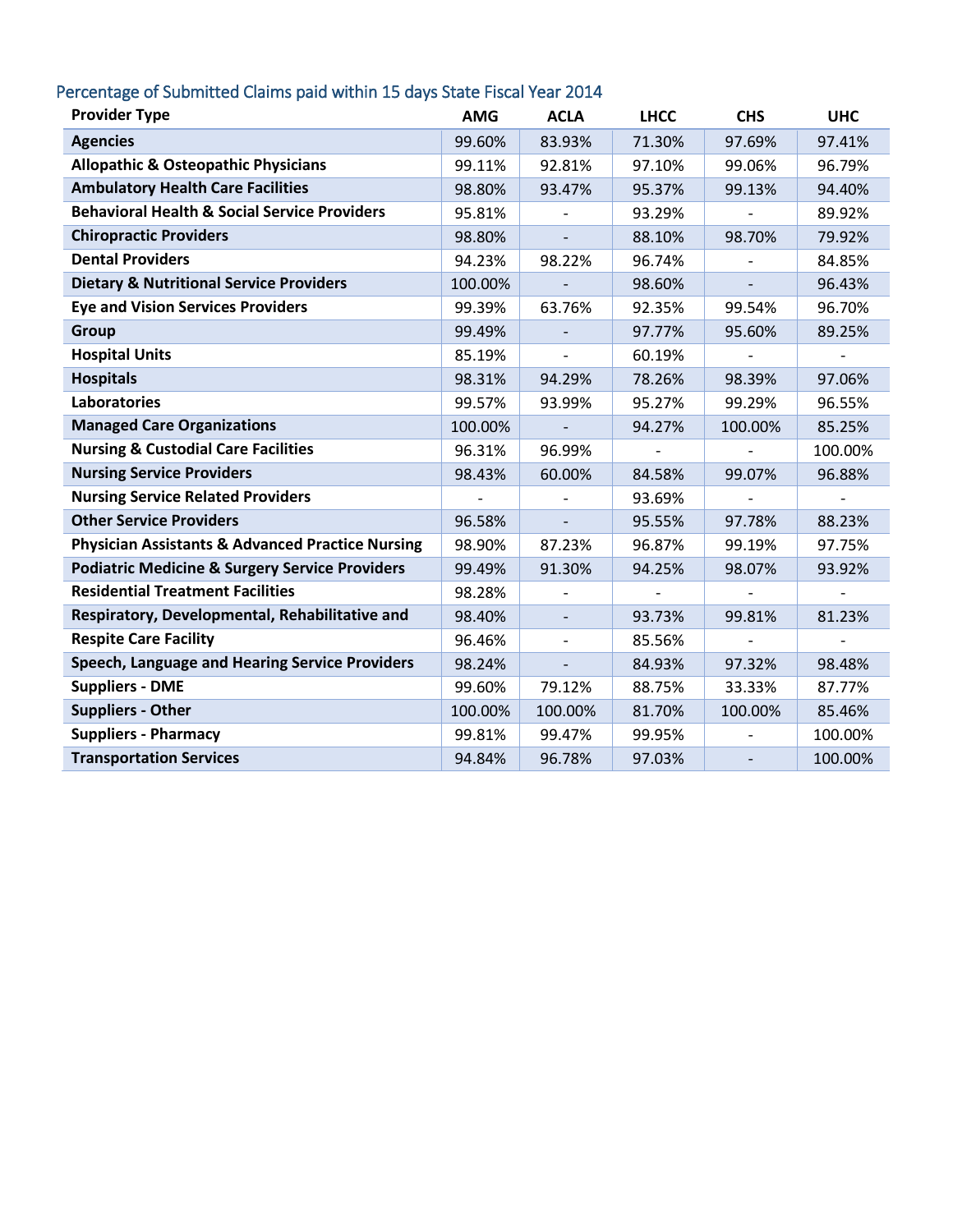### Percentage of Submitted Claims Paid within 30 days State Fiscal Year 2014

| <b>Provider Type</b>                                        | <b>AMG</b> | <b>ACLA</b>              | <b>LHCC</b> | <b>CHS</b>               | <b>UHC</b>               |
|-------------------------------------------------------------|------------|--------------------------|-------------|--------------------------|--------------------------|
| <b>Agencies</b>                                             | 100.00%    | 99.92%                   | 99.77%      | 98.30%                   | 99.59%                   |
| <b>Allopathic &amp; Osteopathic Physicians</b>              | 99.81%     | 99.95%                   | 99.78%      | 99.48%                   | 99.33%                   |
| <b>Ambulatory Health Care Facilities</b>                    | 99.64%     | 99.82%                   | 99.36%      | 99.42%                   | 97.46%                   |
| <b>Behavioral Health &amp; Social Service Providers</b>     | 100.00%    |                          | 99.37%      |                          | 94.57%                   |
| <b>Chiropractic Providers</b>                               | 100.00%    |                          | 95.24%      | 100.00%                  | 99.59%                   |
| <b>Dental Providers</b>                                     | 100.00%    | 99.93%                   | 98.14%      | $\blacksquare$           | 90.91%                   |
| <b>Dietary &amp; Nutritional Service Providers</b>          | 100.00%    |                          | 100.00%     | $\overline{\phantom{a}}$ | 100.00%                  |
| <b>Eye and Vision Services Providers</b>                    | 99.92%     | 99.89%                   | 98.32%      | 99.64%                   | 99.71%                   |
| <b>Group</b>                                                | 99.98%     | $\overline{\phantom{a}}$ | 99.82%      | 100.00%                  | 93.55%                   |
| <b>Hospital Units</b>                                       | 97.53%     |                          | 93.20%      |                          | $\overline{\phantom{a}}$ |
| <b>Hospitals</b>                                            | 99.95%     | 99.84%                   | 95.65%      | 98.89%                   | 98.50%                   |
| <b>Laboratories</b>                                         | 99.99%     | 99.98%                   | 99.72%      | 99.81%                   | 99.40%                   |
| <b>Managed Care Organizations</b>                           | 100.00%    |                          | 99.72%      | 100.00%                  | 96.72%                   |
| <b>Nursing &amp; Custodial Care Facilities</b>              | 99.66%     | 99.82%                   |             |                          | 100.00%                  |
| <b>Nursing Service Providers</b>                            | 100.00%    | 100.00%                  | 94.77%      | 99.52%                   | 99.62%                   |
| <b>Nursing Service Related Providers</b>                    |            | 100.00%                  | 98.71%      |                          | $\overline{\phantom{a}}$ |
| <b>Other Service Providers</b>                              | 100.00%    |                          | 99.67%      | 98.29%                   | 89.45%                   |
| <b>Physician Assistants &amp; Advanced Practice Nursing</b> | 99.99%     | 100.00%                  | 99.78%      | 99.23%                   | 99.55%                   |
| <b>Podiatric Medicine &amp; Surgery Service Providers</b>   | 100.00%    |                          | 99.10%      | 99.46%                   | 99.34%                   |
| <b>Residential Treatment Facilities</b>                     | 100.00%    |                          |             |                          |                          |
| Respiratory, Developmental, Rehabilitative and              | 100.00%    | $\frac{1}{2}$            | 99.75%      | 99.81%                   | 81.23%                   |
| <b>Respite Care Facility</b>                                | 100.00%    | $\overline{a}$           | 99.69%      |                          |                          |
| Speech, Language and Hearing Service Providers              | 99.98%     | 100.00%                  | 99.54%      | 98.67%                   | 99.89%                   |
| <b>Suppliers - DME</b>                                      | 99.92%     | 98.83%                   | 99.61%      | 33.33%                   | 93.05%                   |
| <b>Suppliers - Other</b>                                    | 100.00%    | 100.00%                  | 100.00%     | 100.00%                  | 100.00%                  |
| <b>Suppliers - Pharmacy</b>                                 | 99.90%     | 99.89%                   | 100.00%     |                          | 100.00%                  |
| <b>Transportation Services</b>                              | 99.99%     | 99.86%                   | 99.78%      | $\overline{\phantom{a}}$ | 100.00%                  |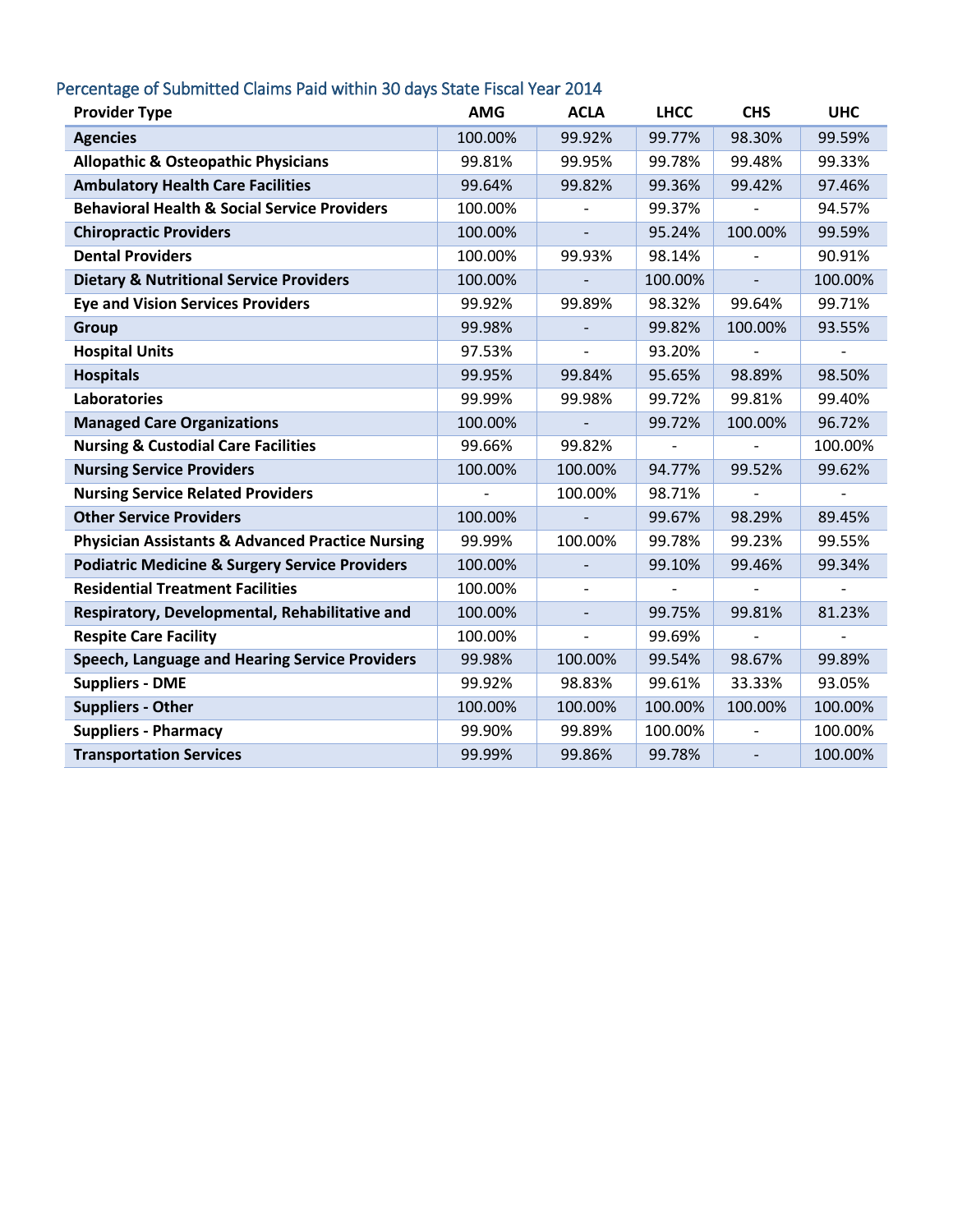# Average Days to Pay Claims for Emergency Services by Provider Type State Fiscal Year 2014

| <b>Provider Type</b>                                        | <b>AMG</b>        | <b>ACLA</b>              | <b>LHCC</b>    | <b>CHS</b>               | <b>UHC</b>               |
|-------------------------------------------------------------|-------------------|--------------------------|----------------|--------------------------|--------------------------|
| <b>Agencies</b>                                             | 6                 | 13                       | $-$            | $-$                      | $\qquad \qquad -$        |
| <b>Allopathic &amp; Osteopathic Physicians</b>              | 5                 | 8                        | 7              | 9                        | 9                        |
| <b>Ambulatory Health Care Facilities</b>                    | $\overline{4}$    | $\overline{7}$           | 10             | 9                        | 10                       |
| <b>Behavioral Health &amp; Social Service Providers</b>     | 6                 | $\overline{a}$           | 6              | $-$                      | $-$                      |
| <b>Chiropractic Providers</b>                               |                   |                          |                |                          |                          |
| <b>Dental Providers</b>                                     | $-$               | $\overline{\phantom{a}}$ | $\overline{4}$ | --                       | $\overline{\phantom{a}}$ |
| <b>Dietary &amp; Nutritional Service Providers</b>          | $-$               | $\overline{\phantom{a}}$ | 6              | $-$                      | $\overline{\phantom{a}}$ |
| <b>Eye and Vision Services Providers</b>                    | $-$               |                          | 4              | 6                        | 11                       |
| <b>Group</b>                                                | $\overline{4}$    | $-$                      | $\overline{7}$ | $\overline{\phantom{a}}$ | $\overline{\phantom{a}}$ |
| <b>Hospital Units</b>                                       | 8                 | $-$                      | 14             | --                       | --                       |
| <b>Hospitals</b>                                            | 5                 | 8                        | 16             | 10                       | 8                        |
| <b>Laboratories</b>                                         | 9                 |                          | 7              | $-$                      | $-$                      |
| <b>Managed Care Organizations</b>                           | $-$               | $\overline{\phantom{a}}$ | --             | --                       | 12                       |
| <b>Nursing &amp; Custodial Care Facilities</b>              | 6                 |                          | $-$            | $-$                      | $-$                      |
| <b>Nursing Service Providers</b>                            | $\overline{4}$    |                          |                | --                       | 9                        |
| <b>Nursing Service Related Providers</b>                    | $-$               | --                       | 8              | --                       | $-$                      |
| <b>Other Service Providers</b>                              | $\qquad \qquad -$ | --                       | 7              | --                       | 10                       |
| <b>Physician Assistants &amp; Advanced Practice Nursing</b> | 5                 | 8                        | 9              | --                       | 9                        |
| <b>Podiatric Medicine &amp; Surgery Service Providers</b>   |                   |                          | --             | --                       | $- \hspace{0.1cm} -$     |
| <b>Residential Treatment Facilities</b>                     | $-$               | $-$                      | --             | --                       | --                       |
| Respiratory, Developmental, Rehabilitative and              | $\overline{7}$    |                          | 8              | --                       | --                       |
| <b>Respite Care Facility</b>                                |                   |                          | $-$            | $-$                      | $-$                      |
| Speech, Language and Hearing Service Providers              | $\qquad \qquad -$ | $\overline{\phantom{a}}$ | $-$            | --                       | $\qquad \qquad -$        |
| <b>Suppliers - DME</b>                                      |                   |                          | $-$            | --                       | $-$                      |
| <b>Suppliers - Other</b>                                    |                   |                          |                |                          | --                       |
| <b>Suppliers - Pharmacy</b>                                 | $-$               | $\overline{\phantom{a}}$ | $-$            | --                       | $\qquad \qquad -$        |
| <b>Transportation Services</b>                              |                   |                          |                |                          |                          |